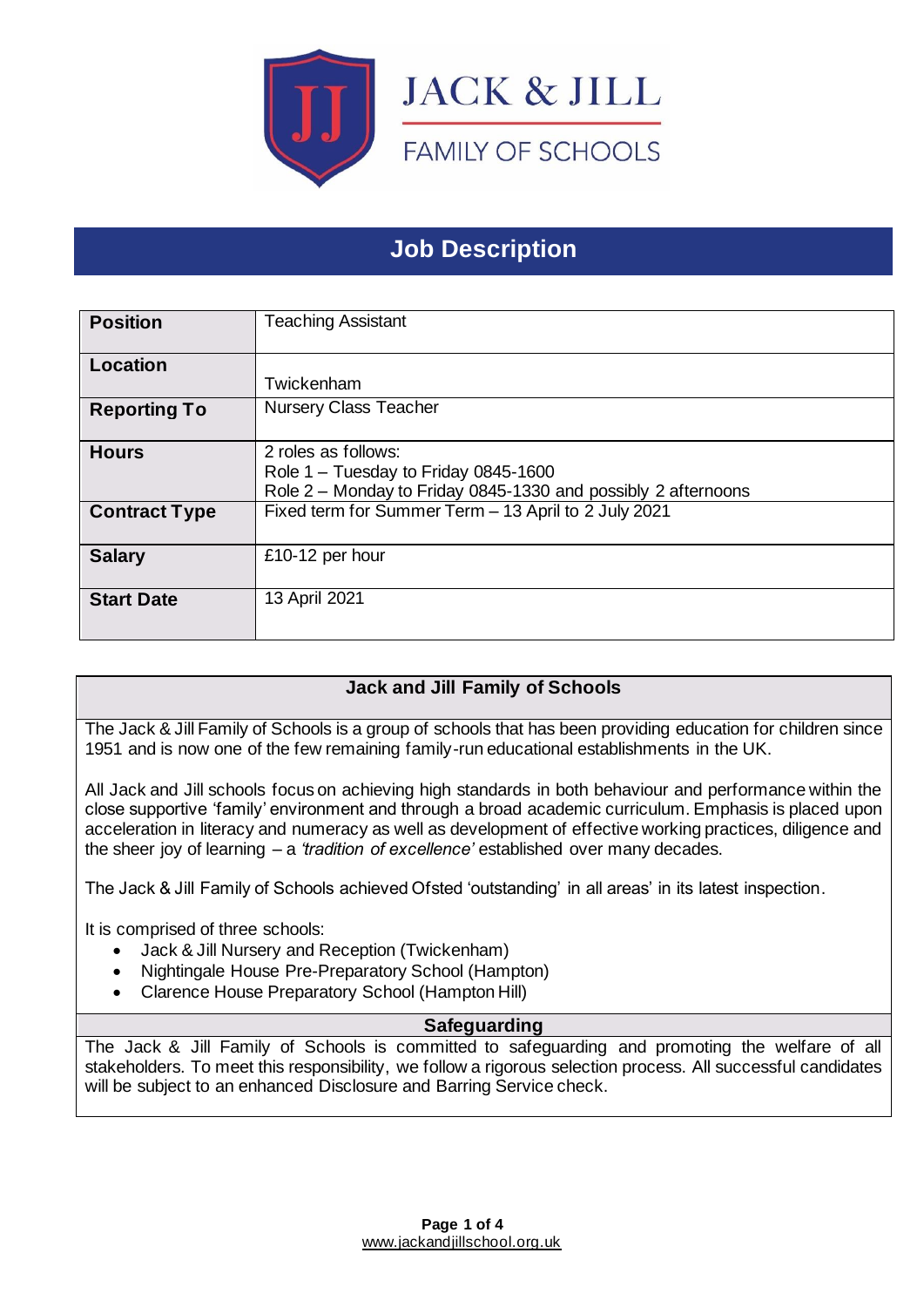### **Structure Chart**

Class Teacher

I Teaching Assistant

### **Job Content**

### **SPECIFIC RESPONSIBILITIES**

- 1. To assist pupils to learn as effectively as possible both in groups and independently for example:
- Clarifying and explaining instructions
- **Ensuring the pupil(s) is able to use equipment and materials provided**
- Motivating and encouraging pupils as required by providing individual attention, reassurance and help with learning tasks appropriate to their needs
- **EXECT:** Assisting pupils to address weaker areas, e.g. speech and language, behaviour, reading, spelling, numeracy, handwriting/presentation etc with guidance from class teacher
- Use praise, commentary and assistance to encourage pupils to concentrate and stay on task
- Providing additional support to individuals when requested by the class teacher or SENCO
- Consistently and effectively implementing agreed behaviour management strategies
- Helping to make appropriate resources to support pupils
- Meeting pupils' physical needs while encouraging independence e.g. help pupils to change for PE lessons, clean and reassure pupils after accidental soiling of clothes, including nappy changing and help with mobility around the school
- 2. To establish supportive relationships with pupils concerned
- 3. To promote acceptance and inclusion encouraging pupils to interact with each other in an appropriate and acceptable manner
- 4. To monitor pupil's response to learning activities and, where appropriate, modify or adapt the activities as agreed with the teacher to achieve the intended learning outcomes.
- 5. To give feedback on achievements in order to reinforce and develop self reliance and self esteem.
- 6. To support pupil(s) in developing social skills both in and out of the classroom
- 7. To support the use of ICT in learning activities
- 8. To provide regular feedback on the pupil(s)' learning and behaviour to the teacher, including feedback on the effectiveness of the behaviour strategies adopted
- 9. Under the direction of the teacher, carry out and report on systematic observations of pupils to gather evidence of their knowledge, understanding and skills upon which the teacher can make judgements about their stage of development
- 10. To use the school's system for recording progress
- 11. To prepare work and activities in advance of the lesson as directed by the class teacher
- 12. To ensure resources and teaching space for a specified area are maintained in a clean, safe, tidy order and are well equipped including keeping equipment clean and tidy, anticipating requirements,

**Page 2 of 4** [www.jackandjillschool.org.uk](http://www.jackandjillschool.org.uk/)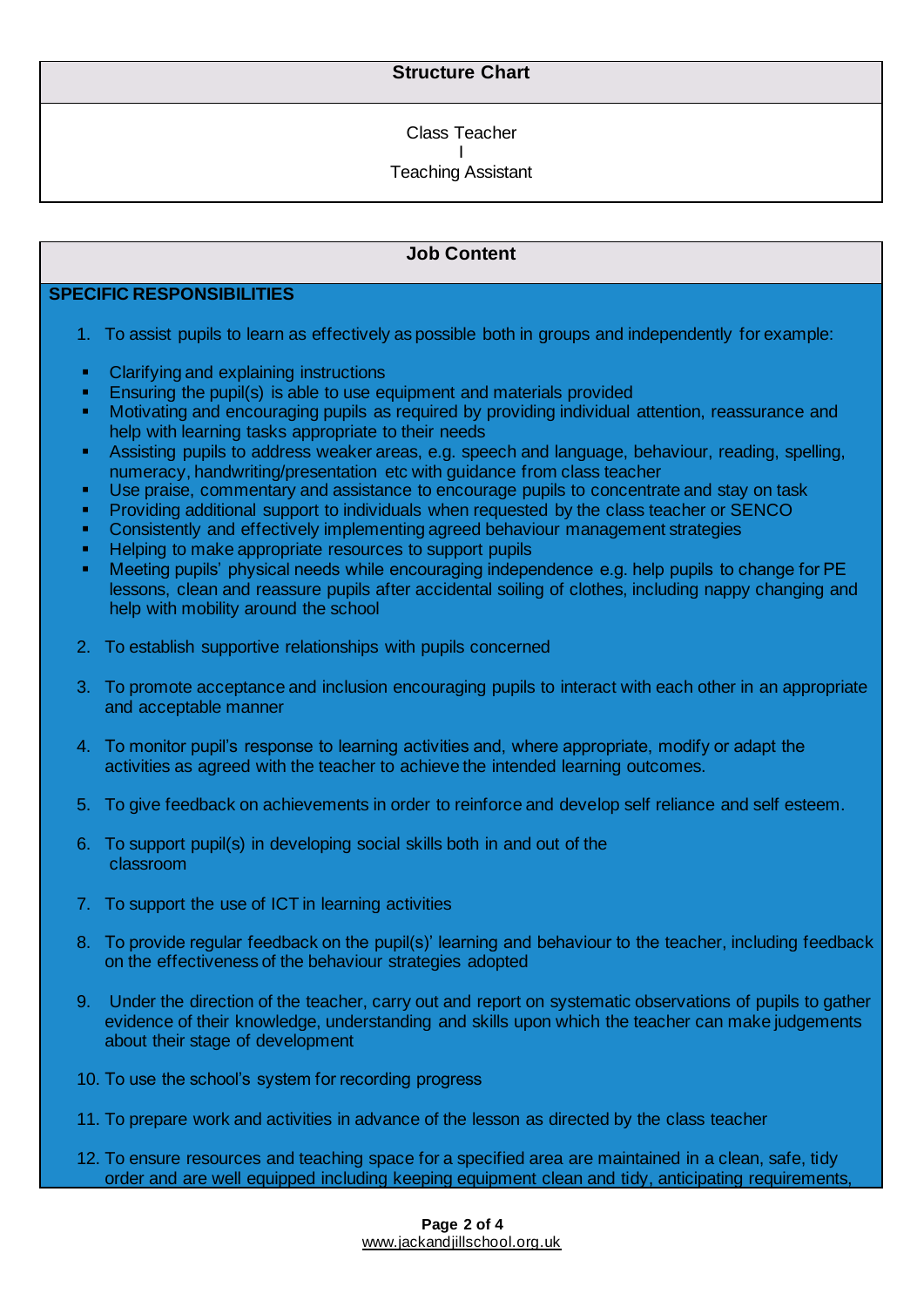checking for health and safety requirements, sorting and organising equipment, displays, furniture and classroom areas

- 13. To supervise pupils during mid break, morning, lunch and other periods of outside play and where necessary report difficulties to a member of the teaching staff according to School policy on behaviour.
- 14. To assist pupils over meal times, serving food or supervising pupils eating packed lunches.
- 15. To accompany teacher and pupils on educational visits.
- 16. To understand and apply School policies, maintaining confidentiality at all times and according to School policy
- 17. To comply with legal and organisational requirements for maintaining the health, safety and security of yourself and others in the learning environment

*This job description may be amended at any time following discussion between the line manager and member of staff.*

| <b>Essential</b>      |                                                                                                                                                                                                                                                                                                                                                                                                                                                                                                   | <b>Desirable</b>                                                                                                                                                                                                                                                                                                                                                                                                            |
|-----------------------|---------------------------------------------------------------------------------------------------------------------------------------------------------------------------------------------------------------------------------------------------------------------------------------------------------------------------------------------------------------------------------------------------------------------------------------------------------------------------------------------------|-----------------------------------------------------------------------------------------------------------------------------------------------------------------------------------------------------------------------------------------------------------------------------------------------------------------------------------------------------------------------------------------------------------------------------|
| Qualifications        | A good standard of education<br>particularly in English and<br>Maths.                                                                                                                                                                                                                                                                                                                                                                                                                             | Level 3 childcare qualification<br>First aid, Child protection                                                                                                                                                                                                                                                                                                                                                              |
| Experience            | Experience of establishing<br>positive relationships with<br>children                                                                                                                                                                                                                                                                                                                                                                                                                             | Previous experience of working with children<br>Experience of supporting children in a<br>classroom environment including those with<br>special educational needs                                                                                                                                                                                                                                                           |
| Knowledge             | Knowledge of health and<br>safety for schools for yourself<br>and others within a learning<br>environment.                                                                                                                                                                                                                                                                                                                                                                                        | Knowledge of SEN Code of Practice<br>Knowledge of strategies to recognise and<br>reward efforts and achievements towards self-<br>reliance                                                                                                                                                                                                                                                                                  |
| Skills and<br>ability | Ability to use language and<br>other communication skills that<br>pupils can understand and<br>relate to<br>Ability to establish positive<br>relationships with pupils and<br>empathise with their needs<br>Ability to demonstrate active<br>listening skills<br>Ability to consistently and<br>effectively implement agreed<br>behaviour management<br>strategies<br>Ability to provide individual<br>attention, reassurance and<br>help with learning tasks as<br>appropriate to pupils' needs, | Ability to monitor the pupils' response to the<br>learning activities and, where appropriate,<br>modify or adapt the activities as agreed with<br>the teacher to achieve the intended learning<br>outcomes<br>Ability to carry out and report on systematic<br>observations of pupils' knowledge,<br>understanding and skills<br>Ability to assist in the recording of lessons and<br>assessment as required by the teacher |